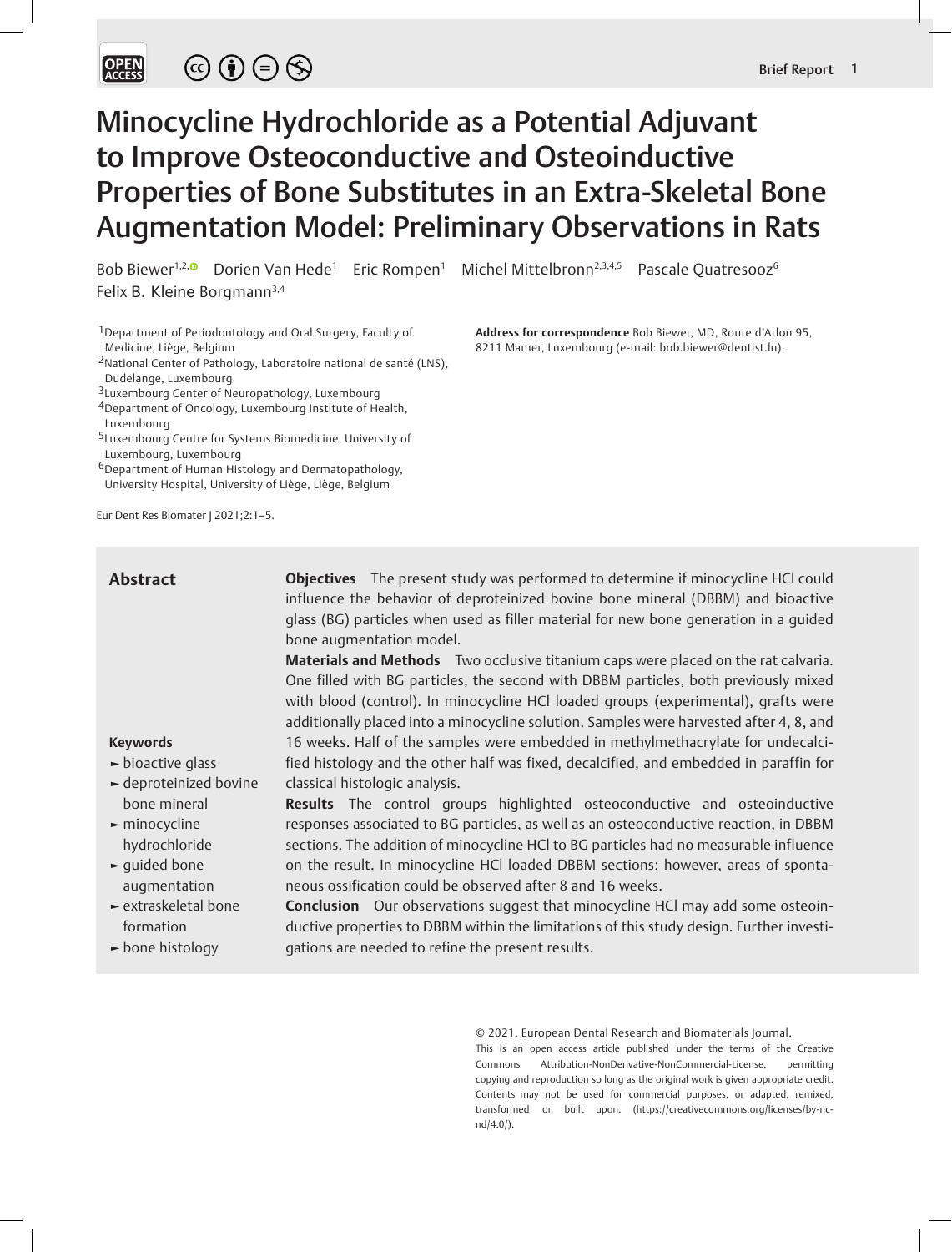Can Minocycline-HCl Modulate Behavior of DBBM and of Bioactive Glass in a Guided Bone Augmentation

2 Procedure? Biewer et al.

## **Introduction**

Peri-implant diseases are defined as infectious-inflammatory processes affecting all tissues around an osseointegrated implant, resulting in a loss of the supporting alveolar bone. Conventional treatment approaches, successful in periodontal diseases, have been proven to be insufficient to manage peri-implantitis.<sup>1</sup> The adjunctive use of chemical agents as local or systemic antibiotics and regenerative treatment procedures have been advocated to repair such peri-implant defects.2,3

Minocycline HCl is a semisynthetic tetracycline of the second generation with documented additional nonantibiotic properties as an inhibition of bone resorption<sup>4</sup> and a stimulation of bone formation.5,6 Even if unfavorable effects on bones have been described,<sup>7</sup> tetracyclines are still explored to improve the outcome and the predictability of GBR procedures.

The approach of the guided bone augmentation (GBA) technique is to create a secluded volume around the bone defect, filled with bone grafts, or bone graft substitutes for bone regeneration without competition from other tissues. Biologically active glasses (BG) are an important class of grafting materials in bone regeneration.8,9 Biogran™ is an easy to handle BG of the first generation, with a particle size within the 300 to 355 µm range, considered as ideal for such clinical application.10

Deproteinized bovine bone mineral (DBBM) is a xenogeneic graft material that has been extensively tested and documented in scientific literature.<sup>11</sup> The nonsintered form, free of organic matrix is by far the most clinically used bovine mineral. DBBM, so as Bio-Oss® used in this study, showed osteoconductive properties by promoting cellular adhesion, wound healing, and the formation of new bone tissue.12

The aim of the present study was to investigate whether the addition of minocycline HCl may have an adjuvant effect on the behavior of BG and DBBM for enhanced results in guided bone regeneration procedures.

# **Materials and Methods**

The surface microtopography of the different bone substitute particles was examined in high vacuum using a scanning electron microscope and was imaged in a native, uncoated state at 10 kV.

The study was performed on a total of 20 adult male Wistar rats. All experimental procedures used in this investigation were reviewed and approved by the Institutional Animal Care and Use Ethics Committee of the University of Liège, Belgium, following the national and European legislation on this issue. The rats were acquired from the University of Liège. The study protocol included animal accommodation with water ad libitum, regular rat pellet with artificial light with a night and day cycle.

The animals were anaesthetized with a combination of 0.25 mg/kg of atropine sulfate, 0.5 mL/kg of xylazine at 2% and 25 mg/mL of ketamine administered intraperitoneally. A midline incision was made on the forehead of the rat and

two hollow occlusive titanium caps were subperiosteally implanted on the calvaria. One was filled with BG particles (Biogran-Biomet 3i, Palm Beach, Florida, United States) and the second with DBBM particles (Bio-Oss–Geistlich, Wolhusen, Switzerland). Bone filler particles were mixed with blood, collected from the animal's tail, and a drop of balanced salt solution to acquire a moldable consistency of the particles and a perfectly adapted fill of the regeneration chambers. The animals were randomly assigned to one minocycline treated group and one nonminocycline treated control group. In control group, only the surgical procedure was applied with no additional treatment. In minocycline HCl group (*n* = 10), bone grafts were additionally placed into a minocycline solution at 0.1 mg/mL prior placement.

Rats were euthanized by an overdose of pentobarbital after sedation with ketamine and xylazine 4, 8, and 16 weeks after surgery ( $n = 3$  for weeks 4 and 8;  $n = 4$  for week 16). The skullcap was removed and the samples were fixed for 48 hours in 10% formaldehyde and dehydrated in a graded alcohol solution.

For each observation time, two of the fixed biopsies were embedded in methylmethacrylate resin with a Giemsa, Paragon, and a combination of Stevenel's blue with Van Gieson staining for undecalcified sections. The remaining samples were decalcified in ethylenediaminetetraacetic acid (EDTA) and the paraffin-embedded blocks were toluidine blue stained for classical histologic analysis.

## **Results**

Scanning electron microscopy (SEM) analysis of Biogran™ granules revealed a crystalline structure with a microporous surface at higher magnification. Bio-Oss® particles harbored a more porous microtopography preserving at higher magnification mostly the typical structure natural cancellous bone (**►Fig. 1**).

All animals recovered well from anesthesia and surgery. No adverse reactions or device exposures were observed; all biopsies were available for analysis.

#### **4-Week Observations**

BG granules were embedded in a loose connective tissue and active angiogenesis was observable. The outer shell of the BG granules had cracks (**►Fig. 2**) and mineralization nodules were detectable in the central part. First ectopic mineralization foci could be observed at some distance from the BG particles.

Both DBBM series presented a loose connective tissue associated to neovascularization. There were no notable differences between untreated DBBM and DBBM–minocycline loaded samples. Slight new bone formations growing along the inner wall of the titanium cap and some mineralization processes at on the DBBM particles adjacent to the calvaria.

### **8-Week Observations**

In BG series, there were some isolated areas of mineralization spots inside the cap, lined by a layer of osteoblasts (**►Fig. 3**).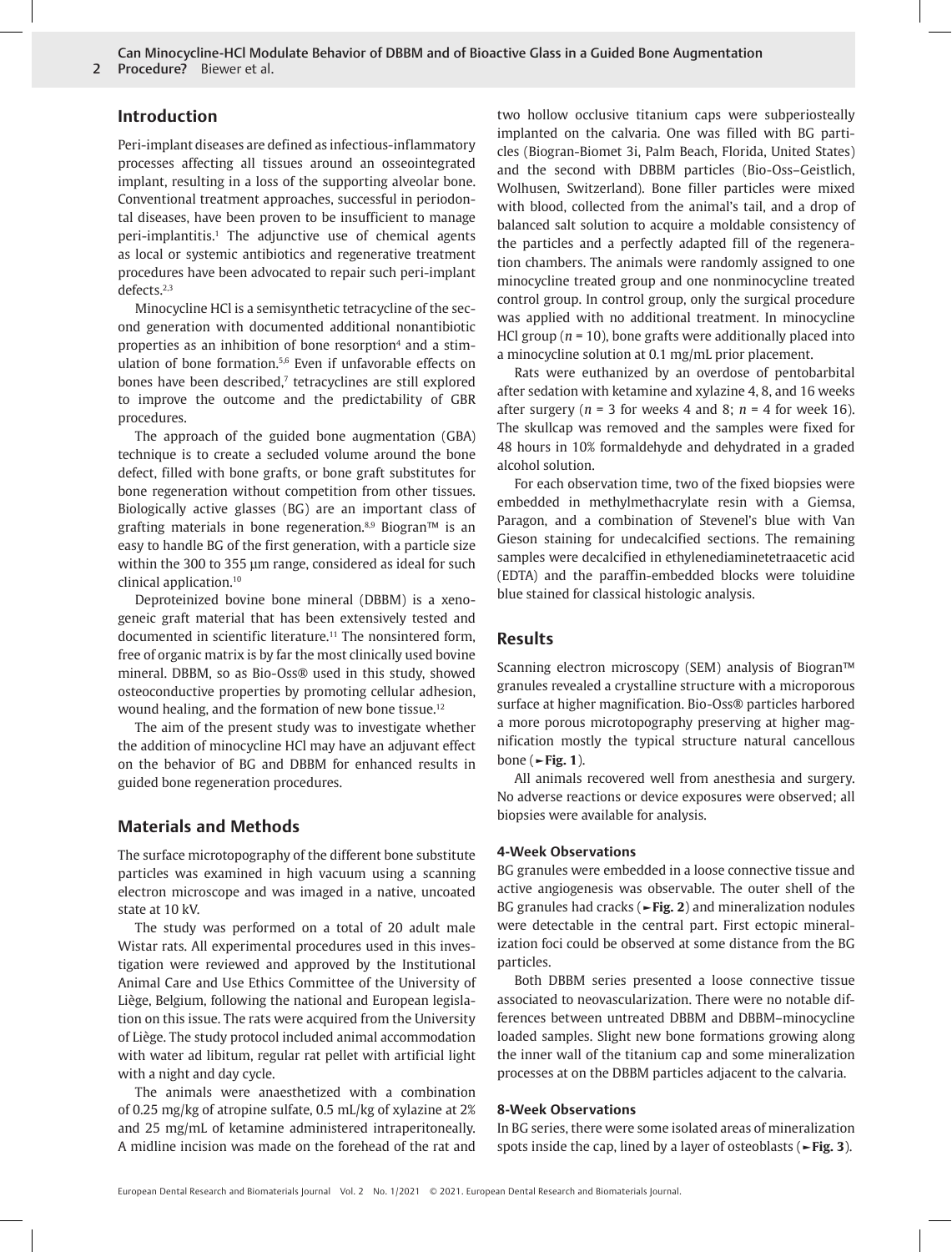In DBBM series, new bone was confined to the lower part of the capsule in direct contact to the calvaria. The remaining volume was mainly occupied by DBBM particles still embedded in connective tissue. In minocycline treated samples, there were some dispersed areas of spontaneous ossification not in direct contact to DBBM particles and comparable to them found in BG samples (**►Fig. 4**).

## **16-Week Observations**

In BG series, larger ossification areas were observed while glass particles showed a tendency to disintegrate. The addition of minocycline HCl did not appear to influence neither the behavior of BG nor the new bone generation.



**Fig. 1** (**A**) Scanning electron microscopy (SEM) of bioactive glass particles (Biogran™). (**B**) Detailed view the microporous structure of the 45S5 bioactive glass particle at higher magnification. Original magnification ×1,000. (**C**) SEM Image showing a Bio-Oss® particle with a more porous microtopography preserving mostly the typical structure natural cancellous bone, original magnification ×1,000. (**D**) Detail of the surface at higher magnification.



**Fig. 2** Biogran™ at 4 weeks. Cracks thorough the glass particle. The silica core tends to disappear leaving a calcium phosphate pouch. Signs mineralization at the inner part of the particle. Angiogenesis within the intergranular connective tissue. Stevenel's blue with Van Gieson staining. Magnification ×20.

The majority of the DBBM graft particles was still encapsulated in fibrous tissue. In the central part of the capsule of the minocycline loaded DBBM samples, however, we found large zones of ossification embedding graft particles (**►Fig. 5A** and **5B**). There were no visible signs of resorption of the graft particles.

# **Discussion**

The aim of this study has been to evaluate if minocycline HCl could influence the behavior of BG and DBBM in a GBA model.

The titanium caps used in the present study are appropriate in terms of biocompatibility and structural support to maintain the volume of the regeneration.<sup>13</sup> The transmembranous vascularization and nutrient transfer are important factors in the process of tissue regeneration.<sup>14</sup> The occlusive and stiff barrier provided by the caps used in this study may have been a disadvantage and can explain the relative amount of fibrous tissue we have noted. The close spatial and temporal correlation between angiogenesis and new



**Fig. 3** Biogran™ at 8 weeks (BG). Ossification islets (NB) lined by a layer of osteoblasts (ob) acting an osteoblastic front to centrifugal expansion (arrows). Toluidine blue staining. Magnification ×20. BG, bioactive glass.



**Fig. 4** Bio-Oss® at 8 weeks. Mineralization (NB) at the surface of the DBBM particles (arrows) at the bottom, close to the calvaria (CB). Graft particles embedded in loose connective tissue (CT) with new blood vessels (BV). Toluidine blue staining. Magnification ×20. DBBM, deproteinized bovine bone mineral.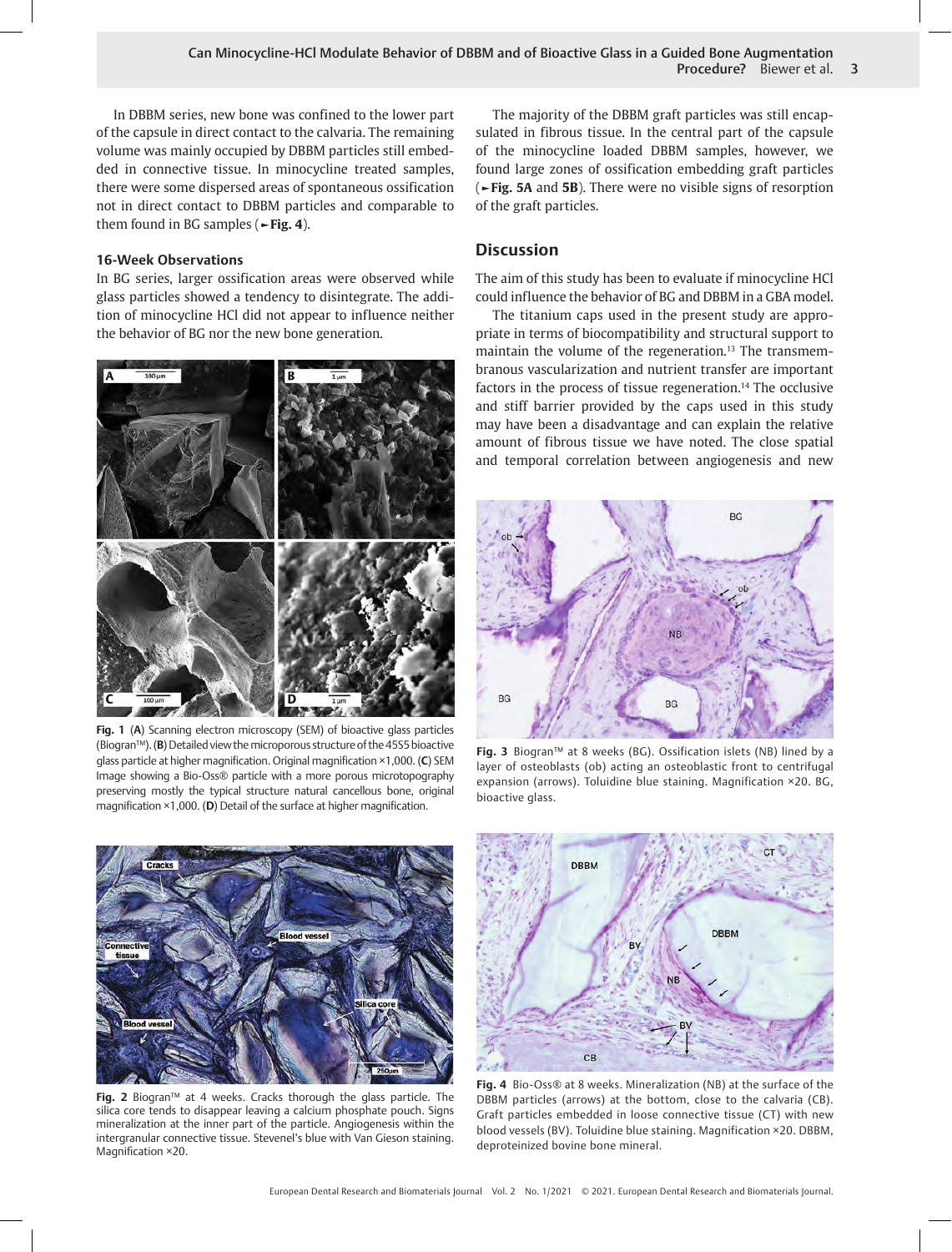

**Fig. 5** (**A**) Bio-Oss® loaded with minocycline at 16 weeks. An osteoinductive effect is observed. 20–40 µm undecalcified section. Magnification ×2.5. (**B**) Detail of the osteoinductive and osteoconductive effect of the minocycline loaded grafting material with no signs of resorption at higher magnification; magnification ×20. Giemsa, Paragon and Stevenel's blue in combination with Van Gieson's picrofuchsin stain (**A** and **B**).

extraskeletal bone formations in GBA procedures have been documented.15 From a clinical point of view, this hypothesis might also be supported by the fact that some authors have recommended a perforation of adjacent cortical bone during onlay bone augmentation procedures to open bone marrow spaces which in turn might ameliorate bone formation.<sup>15,16</sup> In this study, the calvaria was left intact, so that neither the overlying periosteum nor any opening of the marrow spaces could have had any influence on the outcome in terms of tissue formation. It should be noted that calvaria differs in its development from the alveolar bone where clinical interventions using this technique usually are applied, which, together with the use of rat rather than human tissue, further limits the direct applicability of this study to the clinic and makes further studies necessary.

Although many studies have proved the osteoconductivity and predictability of DBBM, some published studies and case reports found that this grafting material inhibited new bone formation.17 The major portion of the capsules in this study was occupied by DBBM particles embedded in loose fibrovascular connective tissue, quite similar to the above-mentioned findings. When comparing the present observations to earlier works using the same study design and leading to 172.8% of bone augmentation in empty capsules,<sup>16</sup> our findings seem to indicate that new bone formation has negatively been affected by the DBBM graft.

The resorption of DBBM is a controversial issue. Our observations did not reveal any evidence resorption and are in line with other research findings.<sup>18</sup>

Studies with narrow-range-sized BG particles had demonstrated the highly osteoconductive response of this material in new bone formation.<sup>19</sup> The superficial microcracks are probably related to the corrosion of glass due to the soaking effect in contact with blood and body fluids. They allow cells to penetrate the interior silica gel, creating an ideal environment for new bone formation.<sup>20,21</sup> The mineralization zones observed inside the dissociated particles seem to be in line with findings, showing that BG particles could act as a kind of nucleus for new bone formation.20 Our observations confirm the biocompatibility of this material and highlight its osteoconductivity and osteoinduction in form of ectopic mineralized nodules at some distance of the BG particles regardless of the treatment. The administration of minocycline HCl to BG did apparently not affect the number nor the distribution and maturation of these mineralization areas.

The release of the antibiotic from the graft materials depends not only on the type and the concentration of the drug but also on the surface characteristics of the used grafting material. The adsorption kinetics and the level of porosity and surface area of the graft are probably key factors.<sup>22</sup> The minocycline concentration and immersion time, we had chosen in this study, which gave a sufficient safety margin on fibroblasts and osteoblasts, essential as minocycline-like other derivates, have been reported to be cytotoxic above certain concentrations.23 Further investigations need to be conducted to control and quantify the concentration of the drug on the graft surface. The relatively smooth surface and poor porosity of BG particles may explain the lack of observable influence of minocycline on all BG-filled samples compared with the more crystalline calcium-rich DBBM granules.

Our findings in DBBM-only samples are in line with previous results where no osteoinductive effect has been noted.24 The newly formed bone spots in minocycline-loaded samples may have bridged the gaps between the different DBBM particles to form an extended zone of ossification independent form the original bone and indicating a possible osteoinductive effect. However, as the sectioning protocol limits the possibility to look at adjacent areas, a potential association of the "osteo-induced" centers with adjacent "osteo-conducted" bone formations in relation with the basal skull bone situated perhaps outside of our observation fields cannot be excluded.

## **Conclusion**

This study may have clinical interest in the treatment of bone infections and bone defects such as in cases of peri-implantitis. Minocycline HCl may be considered as a promising complementary treatment approach. The observations of the present study confirm that DBBM particles were found to be osteoconductive and, in combination with minocycline, potentially osteoinductive. The osteoconductive and osteoinductive properties of bioactive glass particles could be confirmed within the study limitations. Further investigations with a more suitable study design are needed to refine the present results.

**Conflict of Interest** None declared

#### **References**

- 1 Schwarz F, Papanicolau P, Rothamel D, Beck B, Herten M, Becker J. Influence of plaque biofilm removal on reestablishment of the biocompatibility of contaminated titanium surfaces. J Biomed Mater Res A 2006;77(3):437–444
- 2 Ericsson I, Persson LG, Berglundh T, Edlund T, Lindhe J. The effect of antimicrobial therapy on periimplantitis lesions. An experimental study in the dog. Clin Oral Implants Res 1996;7(4):320–328